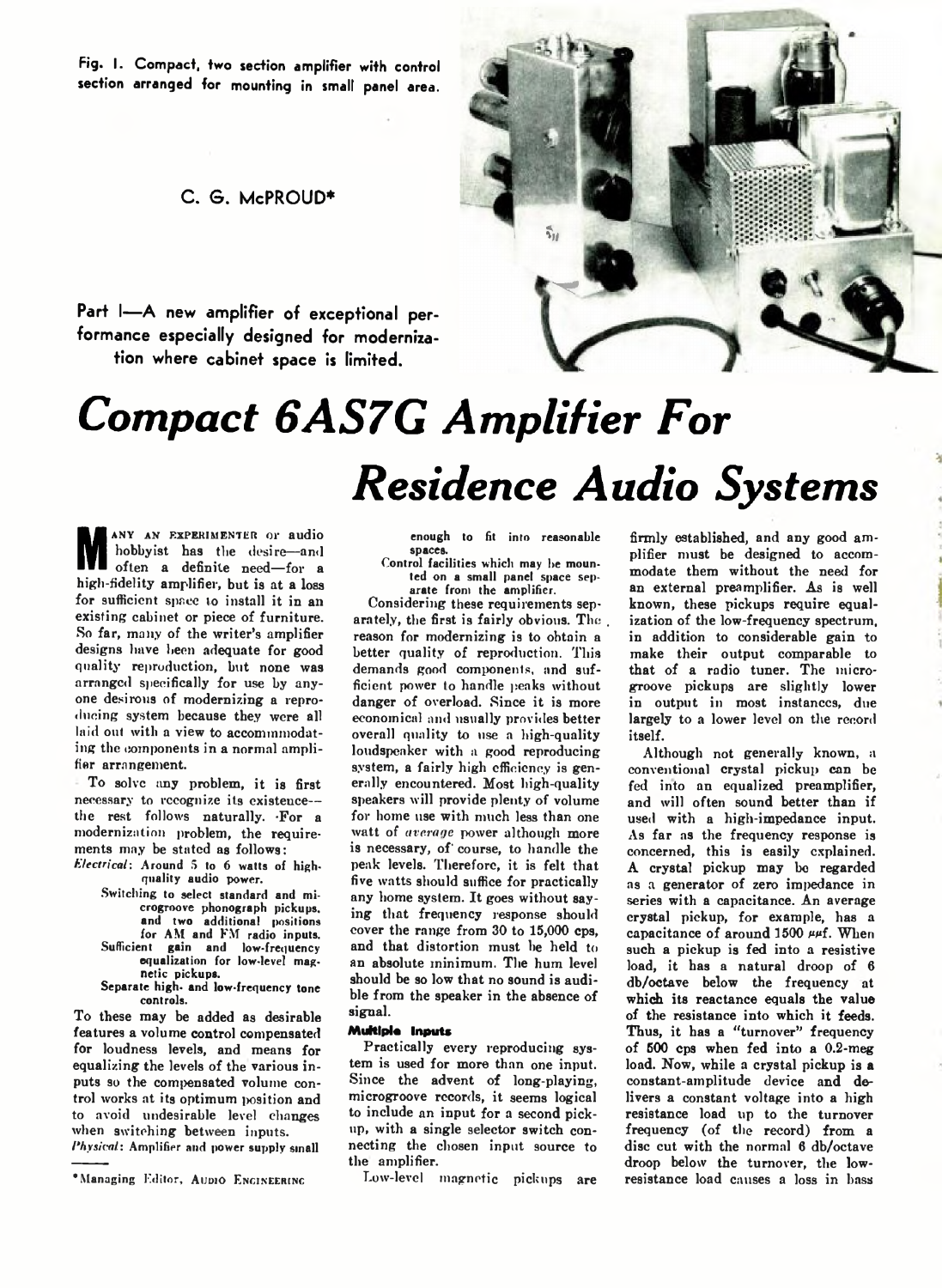



response equivalent to that of a magnetic pickup. But the preamplifier corrects for this loss, so the output is again "flat." The voltage output of the crystal is higher than that of the magnetic pickup, so the loss due to the low-resistance load may be accepted readily. Since high-frequency equalization is still necessary for the crystal pickup, it is still necessary to add a resistor shunted by a capacitor in series with the high side of the pickup to make it workable with a high-gain preamplifier, if wide-range reproduction is to be obtained. Therefore, this type of preamplifier is reasonably suitable for crystal pickups.

Most users want some tone controls so as to be able to obtain desired response curves. While the compensated volume control reduces the need to a large extent, satisfactory reproduction of phonograph records demands some roll-off control, and also a sharper cut-off for particularly noisy records. Varying degrees of bass boost are also desirable. Therefore, both low- and high-frequency tone controls are employed, providing five curves for each as shown in *Fig. 8.* These are step controls rather than continuously variable potentiometers because more suitable curves are obtainable. The low-frequency control provides a 5-db droop at 50 cps, a flat position, and boosts of 4.5, 9, and 13 db at 50 cps. The high-frequency control provides a boost of 6 db at 10,000 cps; a flat position; a roll-off down 3 db at 4400 cps and 8 at 10,000; an NAB rolloff down 3 db at 1600 cps and 16 at 10,000; and a cut-off down 5 db at 3500 cps and 21 at 10,000. Listening tests have adjudged these steps to be desirable.

The particular type of fully compensated volume control used is that

previously described in these pages.<sup>1</sup> The level adjusting is accomplished 1}y means of three 0.5-meg potentiometers, with the microgroove pickup having no built-in adjustment, since the overall amplifier gain is designed to fit this input. If further adjustment is required, it may be accomplished externally.

The amplifier, shown complete in *Fig. 1,* is built in two sections—one is the output stage and the power supply, while the other is the control unit, with all the other stages. The power section is built on a standard 5 x 10 x 3 chassis, while the control section is housed in a  $3\frac{1}{2} \times 7 \times 2$ 

'" Full-Range Loudness Control,' Winslow, February *'i94Q.*

chassis, made from 7 **x** 11 **x** 2 standard aluminum chassis. The two sections are connected, by a three-foot cable which carries all power and signal circuits except for the a-c switch line, which is separate. The a-c switch is not a part of the control section, but is to be mounted at a convenient location on the panel.

#### **Circuit Description**

In general, amplifier design progresses backward, first involving the selection of the output stage, then adding the earlier stages to provide sufficient gain to drive the output tubes. Because the 6AS7G has so many advantages as a power output tube, it was chosen again for this application, in spite of the fact that it is relatively hard to drive.

It may also be said that the power supply requirements for this tube are fairly severe since it draws a rather heavy plate current. Normally, this necessitates a large power transformer and one or more large filter chokes. However, one of the requirements of the tube may be considered an advantage—because it needs an input transformer, the output stage can be completely isolated from chassis ground, thereby permitting the use of a voltage-doubling selenium rectifier circuit, as shown in the power section schematic, *Fig. S.* This arrangement furnishes up to 150 ma at approximately 300 volts from a 117-volt a-c line. The 6AS7G draws about 120 ina, and an additional 30 ma is fed

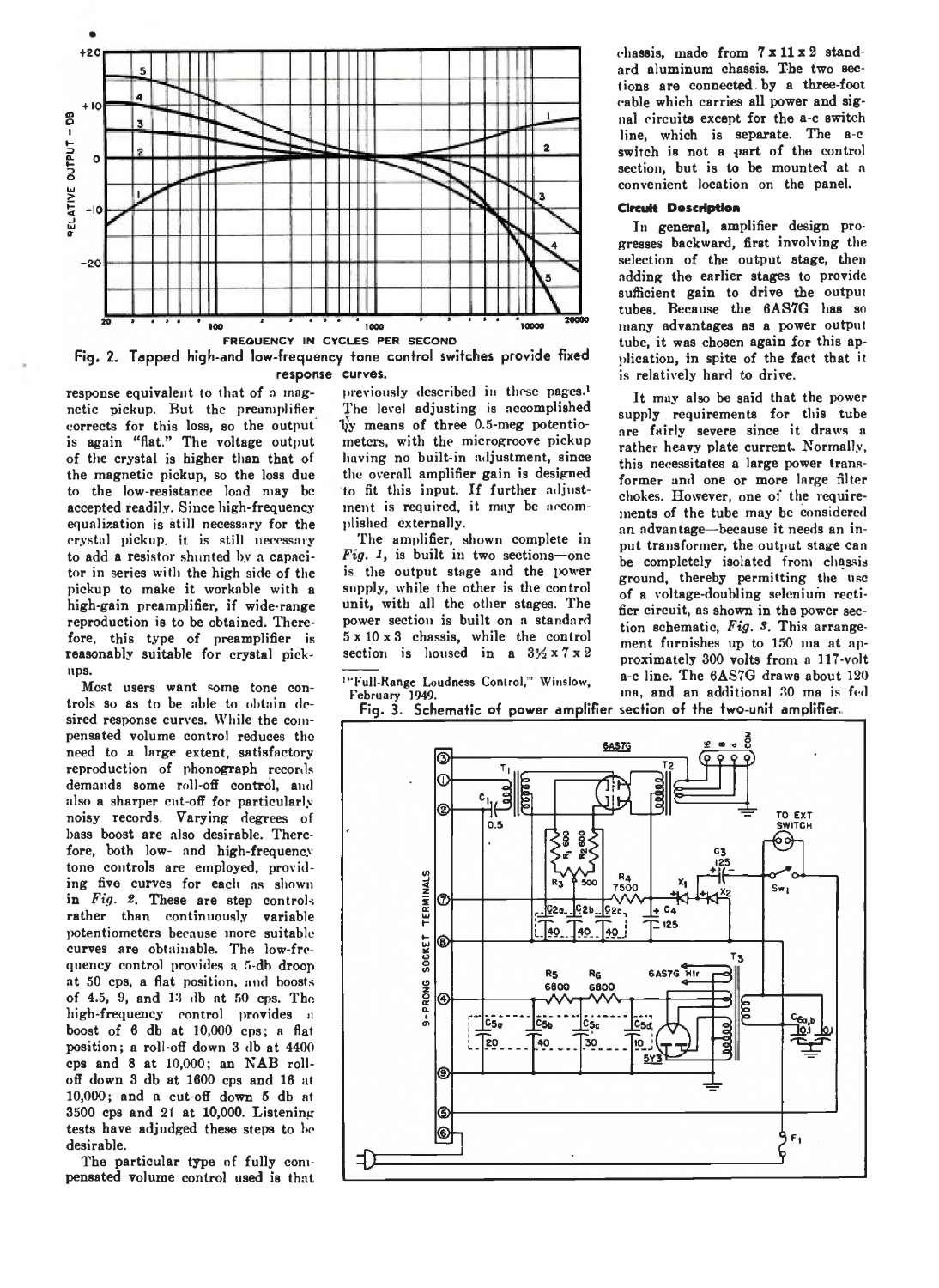

through a bleeder for heater current of the three input tubes. Thus the low-level heaters are energized by rectified alternating current. Considering the use of a push-pull output stage, the capacitor provides sufficient filtering for liumless reproduction.

The input stages require a d-c supply which may be grounded to the chassis, and in addition, the 6AS7G heater must be energized. Thus a small power transformer is used with a conventional rectifier and an RC filter circuit. The 0.3-volt filament winding on the transformer is used only for the 6AS7G, since the other tubes have a d-c heater supply.

The output transformer is massive and occupies a large portion of the chassis area. The space underneath the output transformer is occupied by the two  $125-\mu f$  capacitors on a bracket; the channel-type, push-pull input transformer is also under the chassis, as are the coupling and line bypass capacitors. The selenium rectifiers are mounted on Bakelite strips above the chassis, and are protected by a perforated screen cover. The capacitors in the voltage doubler power supply—the two  $125-f$  units and the triple  $40-f$  unit used for cathode bypass of the 6AS7G—are insulated by cardboard tubes. All connections except the output are made on one end of the chassis: a 9-prong socket for the control section feed; the a-c line cord, fuse, and switch; and a small two-prong socket for a remote power switch which is in parallel with the chassis switch. This permits a pair to be run up to a panel-mounted power switch, thus eliminating any a-c circuits from the interconnecting cable.

#### **Control Amplifier**

The control amplifier is of unique design, since three controls are mounted on the front apron of the chassis, and one on the end, and with the tubes on the rear apron projecting away from the panel. The controls are arranged so the unit may bo mounted either vertically or horizontally, thus being adaptable to almost any cabinet space available. The selector switch is on the end of the chassis, with an operating lever which extends through the panel. Also mounted on the cud are the two pickup jacks and the level-adjusting potentiometer for the standard pickup. The decoupling capacitor and the two radio input jacks are mounted on the rear apron along with the tubes, while the radio level-adjusting potentiometers are on the "top" of the chassis. The power cable comes out of the end opposite the selector switch.

To simplify wiring into the circuit, both tone controls are assembled

completely on their switches as shown in *Fig.* 4. All resistors connecting to ground are wired directly to the tube sockets, and connections are made point-to-point where convenient. A resistor strip is mounted on the volume control, using the long screws of the switch assembly to hold it in place. This strip carries most of the plate and decoupling resistors.

The assembly of the control section in such a small chassis is somewhat tedious, but there is plenty of room, and the object of the whole amplifier was to make it convenient for mounting.

Inverse feedback is used around the last three stages, primarily to reduce the output impedance to a minimum. The output transformer has 4, 8, and 16-ohm taps, with the latter supplying the feedback voltage. Good frequency response, power, and phase-shift characteristics are readily obtainable with a transformer de-

**Fig. 4. Assembly of tone controls on standard switches to provide units easily wired into the control section. Left— bass control; right— treble control.**